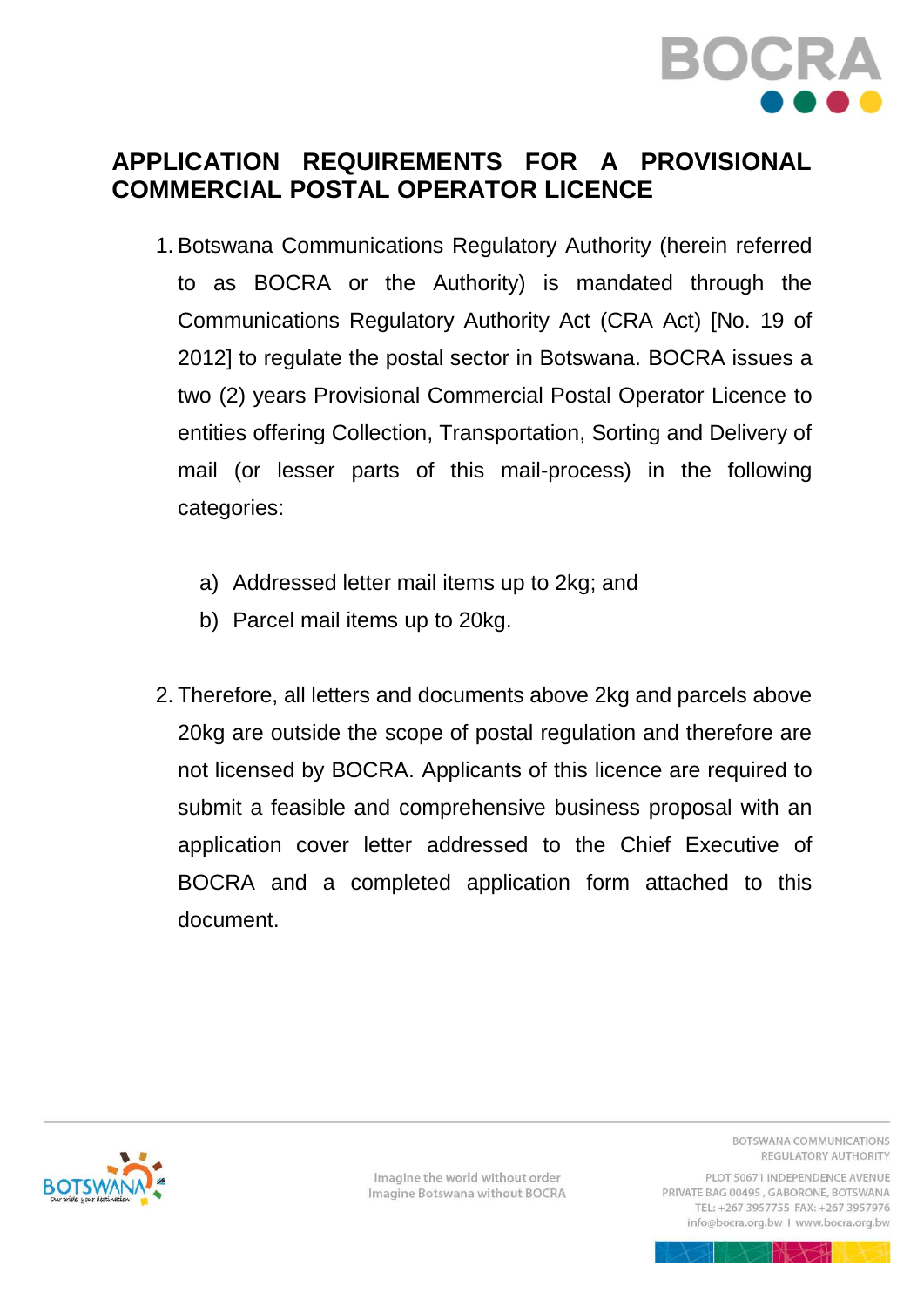# **3. APPLICATION FORM**

# **A. Applicants Company Details**

| <b>NAME OF ENTITY</b>            |  |
|----------------------------------|--|
|                                  |  |
| <b>Registered Office Address</b> |  |
| Postal address                   |  |
| Telephone                        |  |
| E-mail                           |  |
| <b>Postal Address</b>            |  |

| <b>CONTACT PERSON</b> |  |
|-----------------------|--|
| Name                  |  |
| Telephone             |  |
| E-mail                |  |

### **B. Products and Services**

| <b>SERVICE PROFILE</b>                                                                                             |  |
|--------------------------------------------------------------------------------------------------------------------|--|
| <b>Type of Service</b><br>(Same day delivery,<br><b>Overnight delivery, Express</b><br>delivery & Normal delivery) |  |
|                                                                                                                    |  |
| <b>Target Market</b>                                                                                               |  |

Submission date:

Submitted by: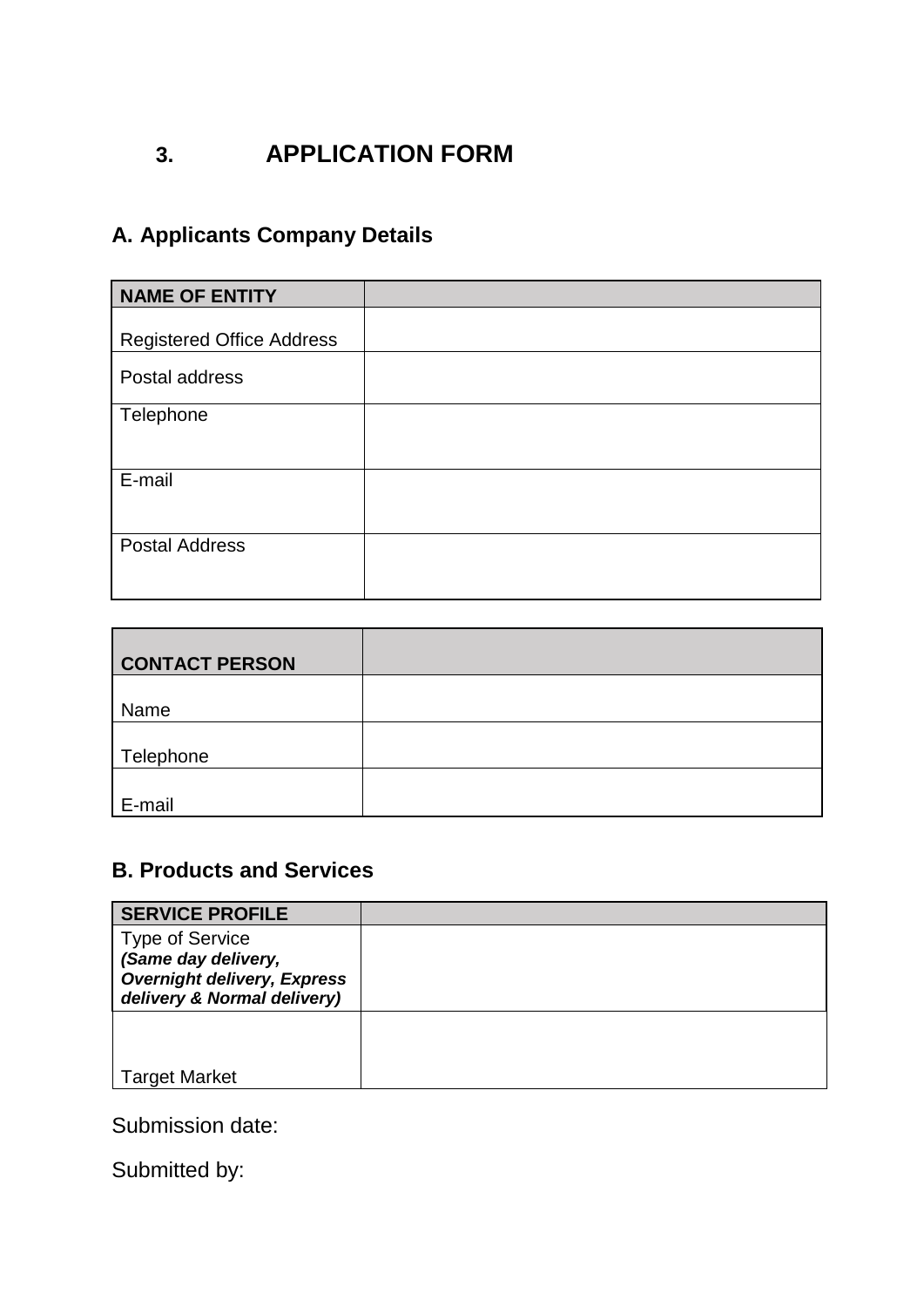# **APPLICATION REQUIREMENTS**

#### **4. Documents to be enclosed in the business proposal**

|    | <b>Items</b>                                                                                                              | Attached | Not attached | <b>Comment</b> |
|----|---------------------------------------------------------------------------------------------------------------------------|----------|--------------|----------------|
| 1. | Proof of payment of application fee                                                                                       |          |              |                |
| 2. | Certificate of incorporation<br>from<br>Companies and Intellectual Property<br><b>Authority (CIPA)</b>                    |          |              |                |
| 3. | Cover letter with summary of services<br>applied for in a letter head and signed                                          |          |              |                |
| 4. | Area Coverage                                                                                                             |          |              |                |
| 5. | <b>Proposed Tariff Schedule</b>                                                                                           |          |              |                |
| 6. | Documents of financial capability to<br>commence business operations<br>(certified bank statement or letter of<br>intent) |          |              |                |
| 7. | Aftersales support structures<br>for<br>customers (e.g. Complaints Handling<br>Procedure)                                 |          |              |                |
| 8. | Value Added Services (e.g. Track and<br>Trace, Insurance)                                                                 |          |              |                |
| 9. | 3 Year Financial Projections (Cash<br>Flows and Income Statement)                                                         |          |              |                |

*Tick (√) appropriate box*

**NOTE:** *All spaces must be completed, and all documents stated in the checklist must be attached. Incomplete applications will not be accepted.*

5. Applicants must pay a non-refundable requisite application fee of five thousand (5000.00) Pula plus VAT at the prevailing rate to the following bank account:

> **Botswana Communications Regulatory Authority Bank Name: First National Banking Branch Name: Main Mall Bank Account Number :62011115088**